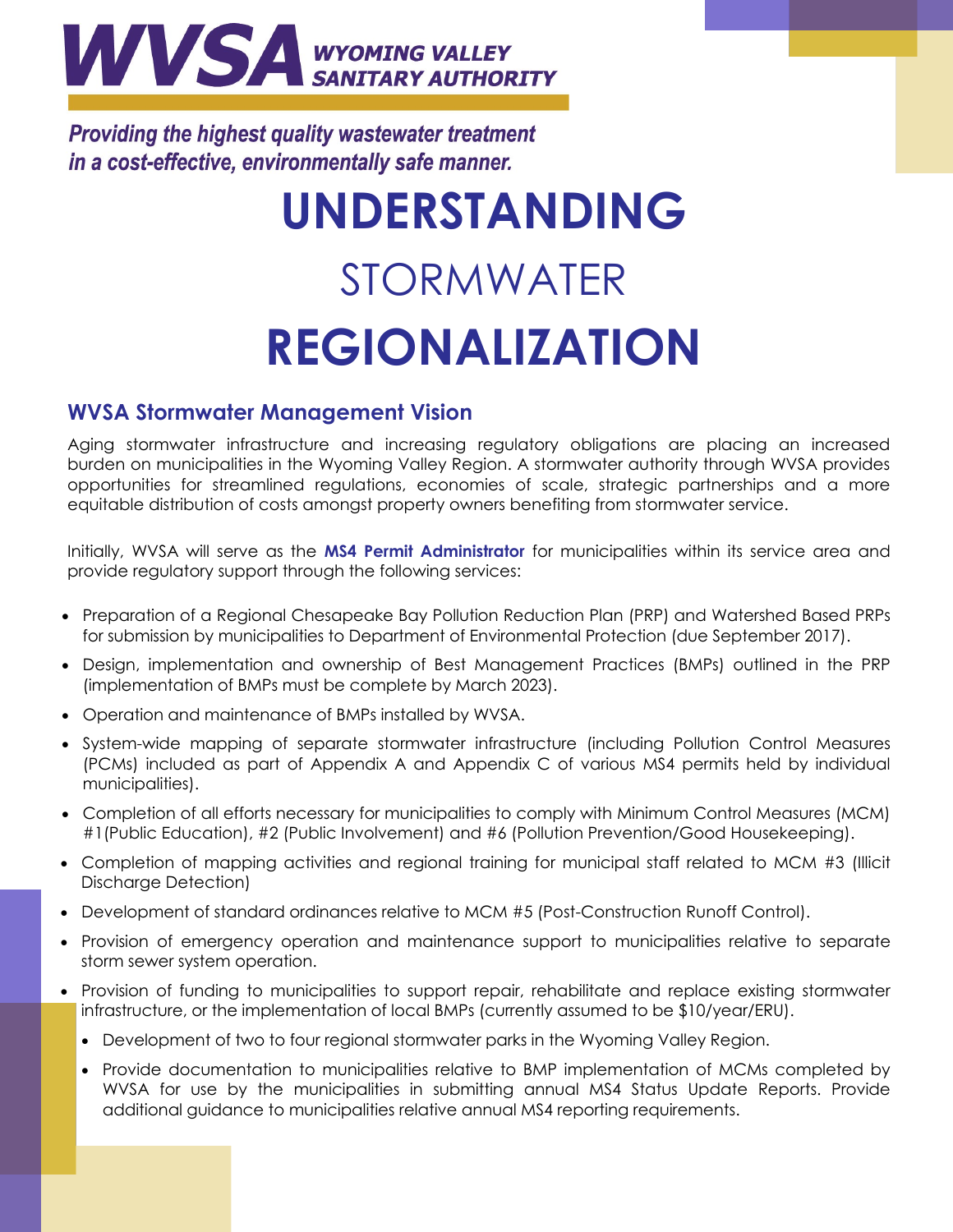## **Increasing Regulatory Requirements**

As the result of The Chesapeake Bay Agreement of 1983, The United States Environmental Protection Agency (EPA) has mandated the governance of stormwater and reduction of pollutants entering the Chesapeake Bay. The Pennsylvania Department of Environmental Protection (DEP) ensures affected municipalities satisfy these mandates through the imposition of Municipal Separate Storm Sewer (MS4) permits, first issued in 2003. **New requirements of the 2018 MS4 Permit** include the following:

- 1. Implementation of Best Management Practices (BMPs) by 2023 to reduce sediment pollution from each municipality by 10%, phosphorus by 5% and nitrogen by 3%.
- 2. Implementation of BMP's by 2023 to reduce pollution in the drainage area of impaired waterways in each municipality.
- 3. Complete Chesapeake Bay Pollution Reduction Planning and impaired water pollution reduction planning by September 2017.
- 4. Complete mapping of stormwater infrastructure for use in developing PRPs.
- 5. Complete Pollution Control Measure (PCM) mapping and analysis (related to acid mine drainage and priority organic compounds.)
- 6. Develop adequate staffing and funding to complete the above items while continuing to implement the six Minimum Control Measures, and submit annual Status Update Reports.

MS4 permits are renewed in five year cycles. It is assumed that requirements of the permit will continue to increase in future years and will be supported via WVSA. Current permit requirements are an unfunded mandate which would place a significant strain on municipal budgets.

# **Benefits of Regionalization**

Regional stormwater management enables watershed based planning and implementation; a more holistic solution to stormwater management problems at a fraction of the cost.

- Under a "per municipal" approach to MS4 permit compliance, each municipality would bear the cost of developing their own pollution reduction plans and siting BMPs within their municipality, and within the drainage area of impaired waterways, in order to ensure the required pollutant load reductions (10% sediment, 5% phosphorus and 3% nitrogen) are met.
- Under a regional approach in Wyoming Valley, DEP will accept a single Chesapeake Bay pollution reduction plan for all 36 municipalities and six watershed based plans for the Region.

If a municipality were to complete Pollution Reduction Planning and implementation on their own, they are limited to the available land in their municipality and, in many cases, in the drainage area of an impaired stream. A regional plan provides significant flexibility in that the BMPs may be located anywhere within the watershed. This provides the opportunity to site and select BMP's in ways which provide the greatest pollutant reduction for the lowest cost. In the case of the Wyoming Valley Region, **regional Pollution Reduction Planning results in a reduced number of required BMP's for permit compliance which cuts the average cost per municipality by more than half.**

The region will experience additional savings as economies of scale are realized in tackling MCM's, and fixed administrative costs are spread over a larger number of property owners. In future years, a regional approach to existing infrastructure operation, maintenance and improvements will yield even more cost savings.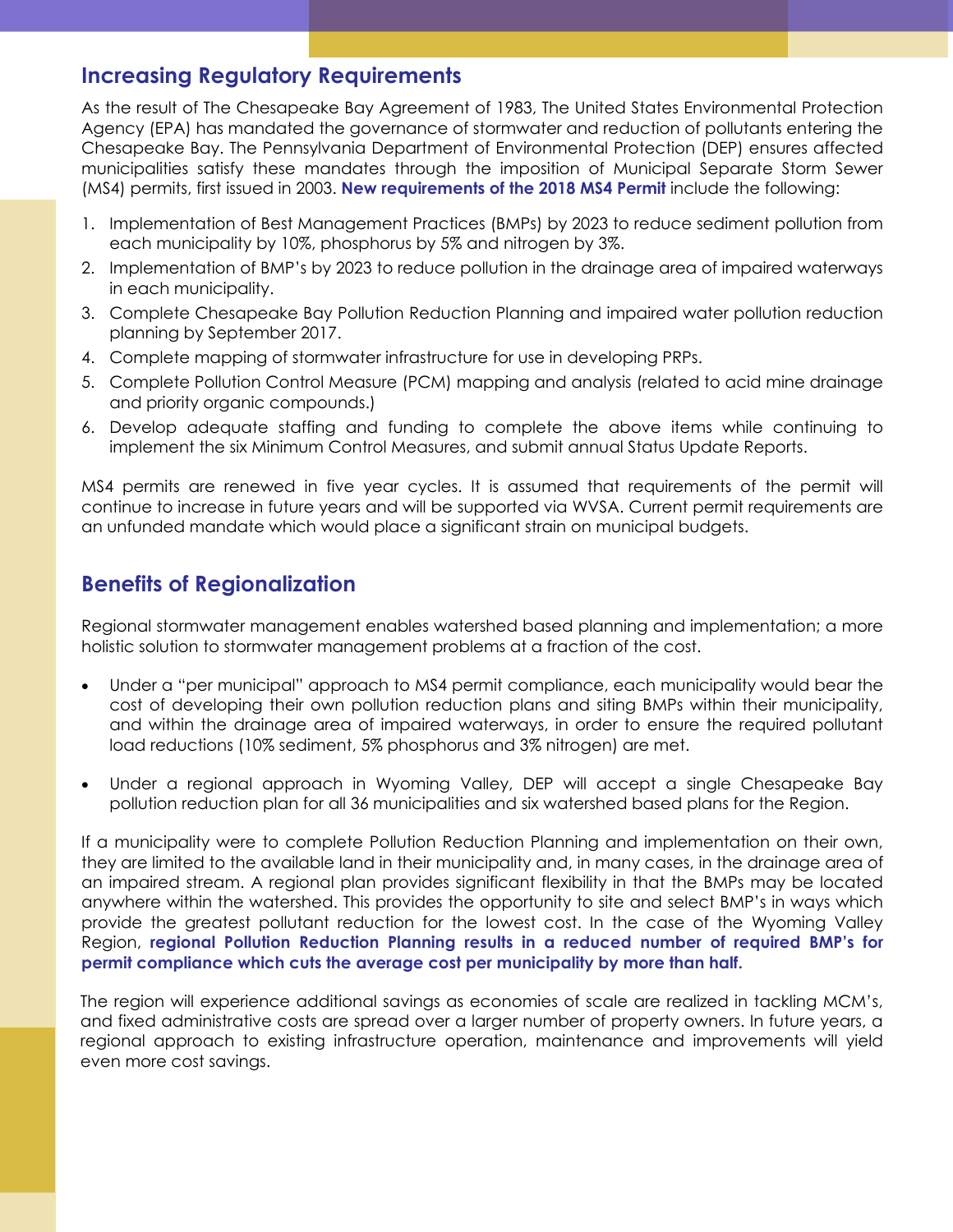## **Cost Effective Stormwater Management Solutions**

The initial cost for a municipality in the Wyoming Valley Region to implement the proposed stormwater management program on their own is at least **double**, and in some instances significantly more, than the cost of a regional approach. In considering operation, maintenance and improvement costs relative to stormwater over the next 20 years, municipal leaders can save their community over **1/2** the cost by opting into WVSA's regional approach.

Relying on general tax revenue for stormwater improvements isn't practical for most communities. WVSA's stormwater management fee will provide a steady, dedicated revenue stream for stormwater improvements, allowing municipal leaders to redirect tax revenue to other needs of their municipality.

### **Equitable Funding of Stormwater Needs**

Stormwater fees charged directly to property owners fairly apportion cost of stormwater service to properties benefitting from the service. Fees are based on a property's impervious area which better correlates to the quantity or quality of stormwater runoff leaving a property, as compared to assessed property value. Fees are charged to all property owners of developed parcels, even tax exempt users. **The result is an additional savings to residential property owners, as high as 57% in WVSA's service area**, when compared to paying for stormwater through taxes.

WVSA anticipates commencing stormwater fee billing in mid- 2018. **The fee for an average residential property is estimated to be \$3.00 - \$4.50 per month**. Fees will be set through a rate study completed following the development of impervious area estimates.

## **Strategic Partnerships**

WVSA is partnering with key stakeholders in the region to implement stormwater solutions at a reduced cost. Initial stakeholders include:

- **Luzerne County Flood Prevention Authority (FPA)** Collaborating with the FPA to implement BMPs is a strategic opportunity to treat stormwater runoff in a centralized location, and yields significant cost savings compared to implementing small BMPs throughout the municipalities.
- **United States Amy Corps of Engineers (USACE)** WVSA is entering into a partnership with the USACE to provide long term, multi-year grant financing in the form of technical assistance related to storm sewer mapping, infrastructure analysis and condition assessment. The partnership includes a 50/50 cost share, enabling the Authority to perform services at a reduced cost than if the municipalities were to do so individually.



**PA DEP -** DEP sees WVSA's approach to regional stormwater management to be a strategic and forward thinking solution to improve water quality for a fraction of the cost, while reducing the burden placed on individual municipalities. DEP requirements in order for a municipality to participate in WVSA's regional Pollution Reduction Plan include entering into an Intermunicipal Cooperation Agreement with WVSA and sharing in plan preparation costs, set by WVSA to be \$3,000 per municipality.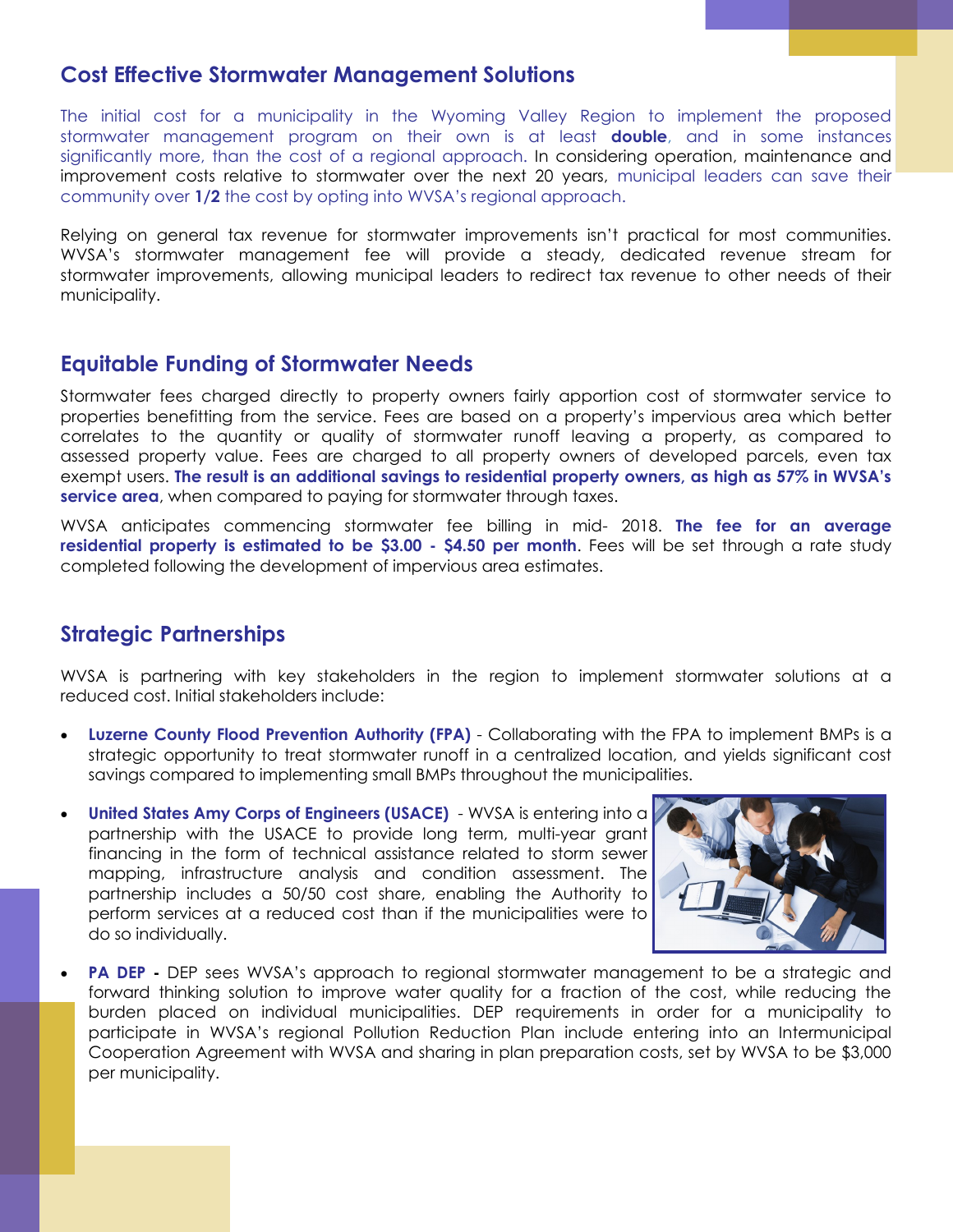# **Frequently Asked Questions**

#### **1. Why has the importance and cost of stormwater management increased?**

In the United States, the Environmental Protection Agency (EPA) is charged with regulating stormwater pursuant to the Clean Water Act (CWA). Portions of the stormwater requirements of the federal CWA are administered under the [Pennsylvania Department of Environmental Protection's](http://www.depweb.state.pa.us/) Municipal Separate Storm Sewer (MS4) Program. As part of their 2018 MS4 permit, municipalities in the Wyoming Valley Region a faced with new unfunded mandates, requiring them to spend considerably more money over the five year permit cycle than ever before to improve water quality, both local streams and the Chesapeake Bay.

#### **2. What aspects of stormwater have to be addressed to meet these new regulations?**

Municipalities are required to complete pollutant reduction planning (PRP) and implement Best Management Practices to reduce pollution loadings entering local waterways and eventually the Chesapeake Bay. Over the 2018 MS4 Permit term (2018-2022) municipalities will be required to reduce sediment by 10%, phosphorus by 5% and nitrogen by 3%. In order to complete the PRP, municipalities must have the separate storm sewer systems mapped. Additional Pollution Control Measures (PCMs) much be completed by thirty municipalities in WVSA's service area relative to mapping, testing and analysis related to acid mine drainage and priority organic compounds.

#### **3. How can the 2018 pollution reduction requirements be met?**

Requirements to reduce pollutants are met through Best Management Practices (BMPs). BMPs are used to protect water quality, enhance water availability and reduce flooding potential through effective stormwater management. Examples of structural BMPs include, but are not limited to, wet ponds, constructed wetlands, permeable pavement, riparian buffers, and stream restoration.



#### **4. Who is responsible for undertaking these projects?**

Municipalities who are designated as MS4 Permit holders are required to complete all aspects of the permit, unless delegated to another responsible entity, such as a municipal authority.

#### **5. Why is WVSA involved?**

As regulatory requirements and the cost of compliance increase, finding ways to reduce costs through regional collaboration, sharing of resources and economies of scale becomes vital. WVSA will relieve municipalities of the time and expense relative to:

- Pollution Reduction Planning
- BMP implementation, operation & maintenance
- System mapping
- Impervious area development
- Pollution Control Measure requirements
- Various Minimum Control Measures (refer to WVSA Stormwater Management Vision)

The use of WVSA as the regional stormwater authority allows the municipalities to garner efficiencies in the use of a trained staff, equipment and knowledge of how to operate and manage a regional authority. WVSA has a working relationship with the municipalities, DEP, state legislators and have a proven track record for meeting permit limits and implementing large scale capital improvements driven by regulatory requirements. WVSA may assume an expanded role in the future which includes operation, maintenance and improvements to existing storm sewer systems, along with meeting additional regulatory requirements anticipated in the future

#### **6. How will costs be reduced by undertaking a regional approach to stormwater management?**

DEP will streamline regulatory requirements for a regional approach, allowing WVSA to site BMPs over a larger geographical area than if a municipality were to tackle pollution reduction planning on their own.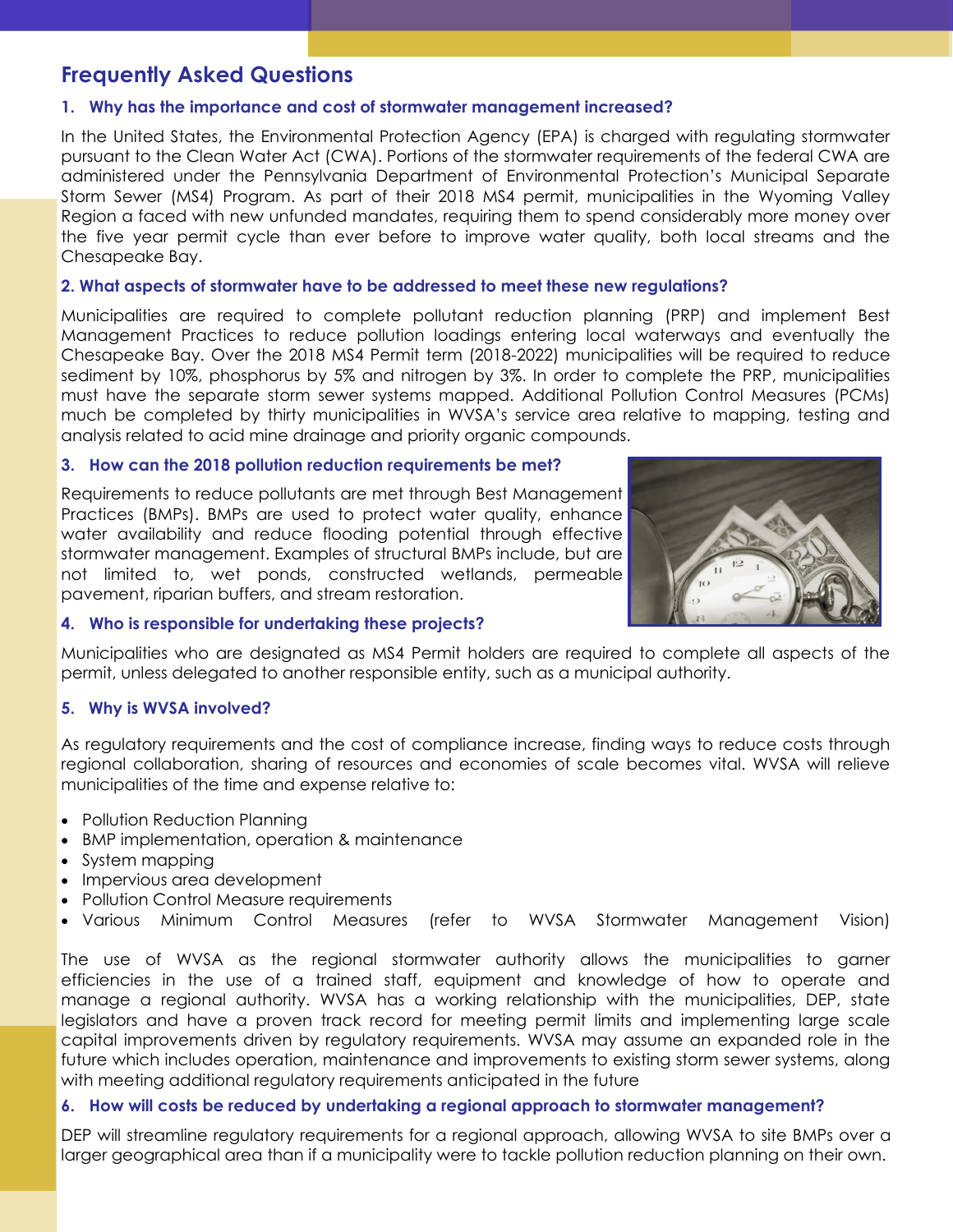## **Frequently Asked Questions,** *continued...*

This will provide more flexibility for WVSA to site projects on publically available land, and chose BMP's which provide the greatest pollutant reduction for the lowest cost.

WVSA will also enable the region to benefit from economies of scale and strategic partnerships with entities such as the Luzerne County Flood Protection Authority and the USACE, which will provide millions of dollars worth of cost savings to the region over the 2018 permit cycle. The initial cost for a municipality in the Wyoming Valley Region to implement the proposed stormwater management program on their own is double, and in some cases significantly more, than the cost of a regional approach.

As a municipal authority, WVSA has the opportunity to charge stormwater fees, which is a more equitable way to allocate the growing costs of stormwater management throughout the community, based upon benefits received.

#### **7. What is all of this going to cost?**

All stormwater revenue will be placed into a dedicated fund used only for the operation, maintenance, and improvement of stormwater infrastructure. Over the first five years of the program, funds will cover estimated costs associated with the following:

- - Regulatory compliance (\$25 million) O&M of installed BMPs (\$1 million)
- Program administration (\$5 million) **Subset Convents (\$3 million) Stormwater parks (\$3 million)** 
	-
- Emergency O&M services for municipalities (\$8 million)

#### **8. How will stormwater fees be set?**

The fee will be based on the amount of impervious surface on a property (rooftops, parking lots, driveways, etc.) that inhibits infiltration of rainfall into the soil. Single family residential properties will likely be billed a tiered flat rate, while non-residential properties are billed based on the actual amount of impervious surface on their property.

#### **9. Is there a way for property owners to reduce their fee?**

Yes. It is the intent that WVSA's Stormwater Management Fee Rules and Procedures will allow for credits. Credits are a monthly percent reduction in the Stormwater Management Fee for having and maintaining infrastructure which reduces the quantity or improves the quality of stormwater leaving a property.

#### **10. What is the anticipated stormwater fee?**

All property owners with impervious surfaces on their property will pay a fee. The amount will differ between residential and non-residential properties. The residential properties will likely be billed a tiered flat rate in which one Equivalent Runoff Unit (ERU) is anticipated to be billed \$3.00 - \$4.50 per month. Non-residential properties will pay a multiple of the ERU based on the amount of impervious surface on the property.

#### **11. Why is paying a stormwater fee more equitable than property tax?**

A stormwater fee based upon impervious area is more equitable because properties that create more stormwater runoff pay more, and properties that create less stormwater runoff pay less. Empirical studies show impervious area provides the best correlation to the quantity or quality of runoff leaving a property; as opposed to assessed property value. In addition, all developed properties contribute stormwater runoff and should pay the stormwater fee; however, some properties are exempt from taxes. The general result is an additional savings to residential property owners of roughly 55% - 75% in paying for stormwater management through a fee as opposed to a tax.

#### **12. When can I expect this fee to be enacted?**

Implementation of billing is expected to occur in mid-2018 to early 2019.